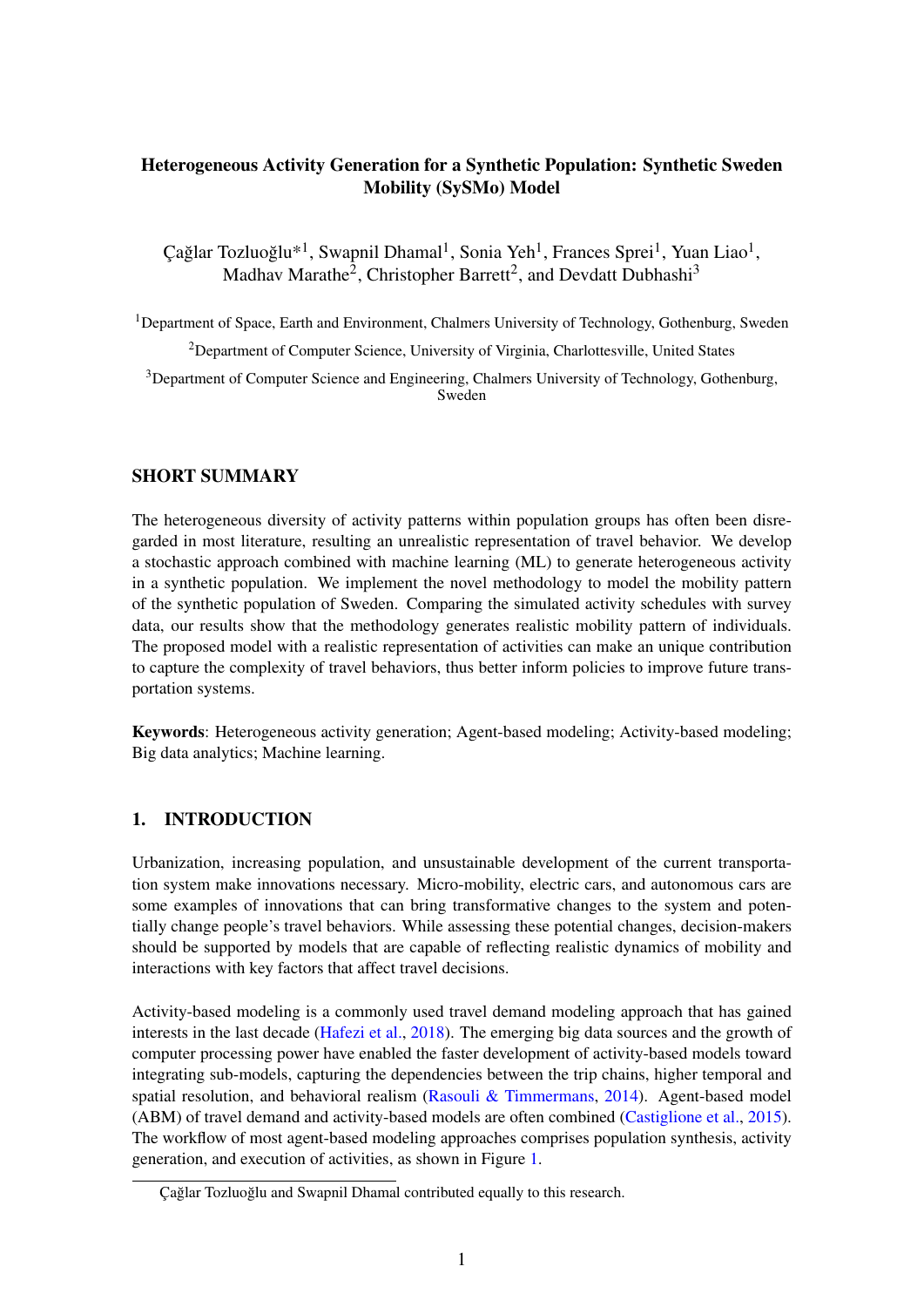<span id="page-1-0"></span>

Figure 1: An overview of a typical agent-based modeling workflow. The box with the solid line is the focus of this paper. Other boxes are described in more detail in [\(Dhamal,](#page-8-3) Tozluoğlu, et al., [2022\)](#page-8-3).

The activity generation step, the second component in the workflow, assigns daily activity plans to the agents. Previous studies have mainly homogeneous daily activity patterns for each subpopulation or group (for instance, a particular income and age range), resulting in the same activity pattern for all individuals within the same group e.g., [Miller & Roorda](#page-8-4) [\(2003\)](#page-8-4); [Arentze &](#page-8-5) [Timmermans](#page-8-5) [\(2000\)](#page-8-5); [Allahviranloo & Recker](#page-8-6) [\(2013\)](#page-8-6); [Hafezi et al.](#page-8-0) [\(2018\)](#page-8-0). They are insufficient in reflecting the heterogeneity of the population. Although a few studies have focused on specific regions or population groups, there is no study in the current literature that addresses all of Sweden's population and their mobility patterns.

In this paper, we propose a novel methodology for generating daily schedules of agents in a synthetic population. Using ML in conjunction with probability models, we are able to maintain heterogeneity by sampling from the derived probability distributions. The proposed methodology generates more realistic activity schedules as it captures the heterogeneity in activity generation among individuals. This methodology can enable more flexible and precise studies of people's mobility. Neural networks have been chosen among various ML techniques because they have high predictive capabilities on complex data sets (Gunning  $\&$  Aha, [2019\)](#page-8-7). This paper is part of a large-scale project, called Synthetic Sweden Mobility (SySMo) Model (Dhamal, Tozluoğlu, et al., [2022\)](#page-8-3) that models the mobility patterns of the population in Sweden. We apply our methodology on a synthetic population of Sweden, and validate the obtained activity schedules.

# 2. METHODOLOGY

The activity generation framework comprises four major steps: (1) assignment of a set of activity types, (2) determination of the duration of each activity type, (3) assignment of the sequence of activities, and (4) creation of activity schedules for each individual (Figure [2\)](#page-2-0). This article contains a brief summary of the methodology of the activity generation module of SySMo model; interested readers can refer to the SySMo model documentation [\(Dhamal, Tozluoglu, et al.,](#page-8-3) [2022\)](#page-8-3) for more details. Since the travel patterns on weekdays and weekends are significantly different, we model daily travel patterns corresponding to an average weekday and an average weekend.

## *Activity Participation*

For each agent in the synthetic population, we assign a set of activity types that these agents have the potential to be involved in. Four types of activities are considered: *home* (*H*), *work* (*W*), *school* (*S*), and *other* (*O*) like visiting shops, restaurants, etc. We use a neural network classifier (NNC) to model an individual's willingness to participate in each activity type given the agent's socioeconomic attributes. Our model assumes that each individual visits the home location at least once a day. The Swedish national travel survey (*[The Swedish national travel survey](#page-8-8)*, [2021\)](#page-8-8) is used for training the classifier. A total of  $2^3 = 8$  classes are considered since each of activity type could be either 0 or 1 except home activity. We develop four models depending on the employment status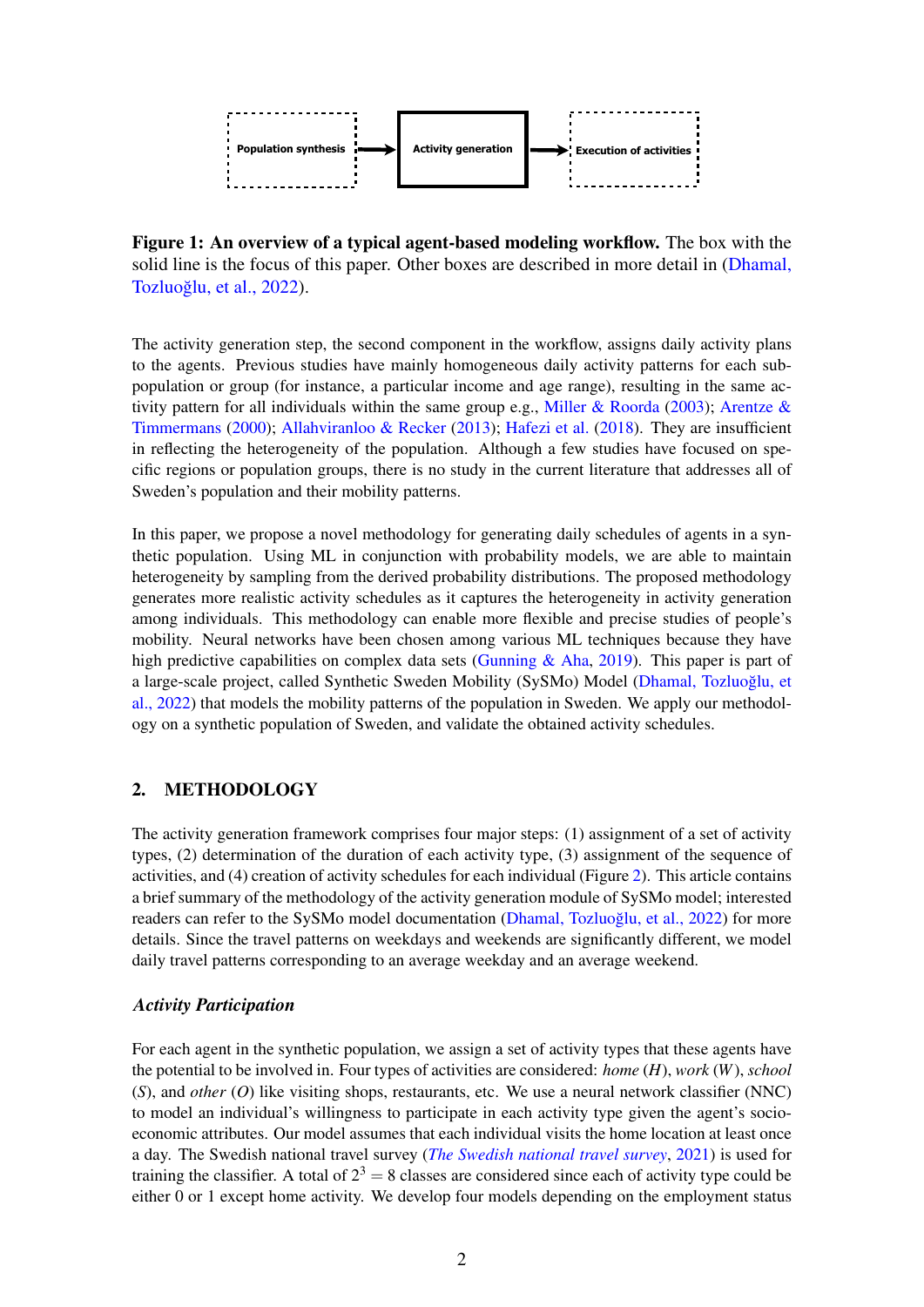<span id="page-2-0"></span>

Figure 2: Methodology overview of the activity generation module of *Synthetic Sweden Mobility (SySMo) model. Yellow rectangles: major steps of the activity generation; purple rectangles: steps of the calculations; green ellipses: input data; pink rectangle: model outputs of activity schedules for each individual.*

 $(0/1)$  and student status  $(0/1)$ . The status considered are: neither employee nor student  $(0, 0)$ , only employee  $(1, 0)$ , only student  $(0, 1)$ , and both employee and student  $(1, 1)$ . Developing four separate models ensures that non-employees do not participate in work activities and non-students do not participate in school activities.

Let the variable activity type be *A*, where  $A \in \{H, W, S, O\}$ . The willingness for activity type *A* is denoted by  $\theta_A$ . The model outputs  $\mathbb{P}_i(\theta_W = x, \theta_S = y, \theta_O = z)$  denote the probability that a synthetic agent *i*'s willingness to work is *x*, willingness to study is *y*, and and willingness for 'other' activities is *z*, where  $x, y, z \in \{0, 1\}$ . A class is hence assigned for every synthetic agent using multinomial sampling corresponding to the deduced probabilities. Thus, every agent is assigned its willingness for work, study, and 'other' activities.

### *Activity Duration*

The method proposed here replicates people's heterogeneity in the population by allowing agents with similar attributes to have different activity durations. The durations of different activity types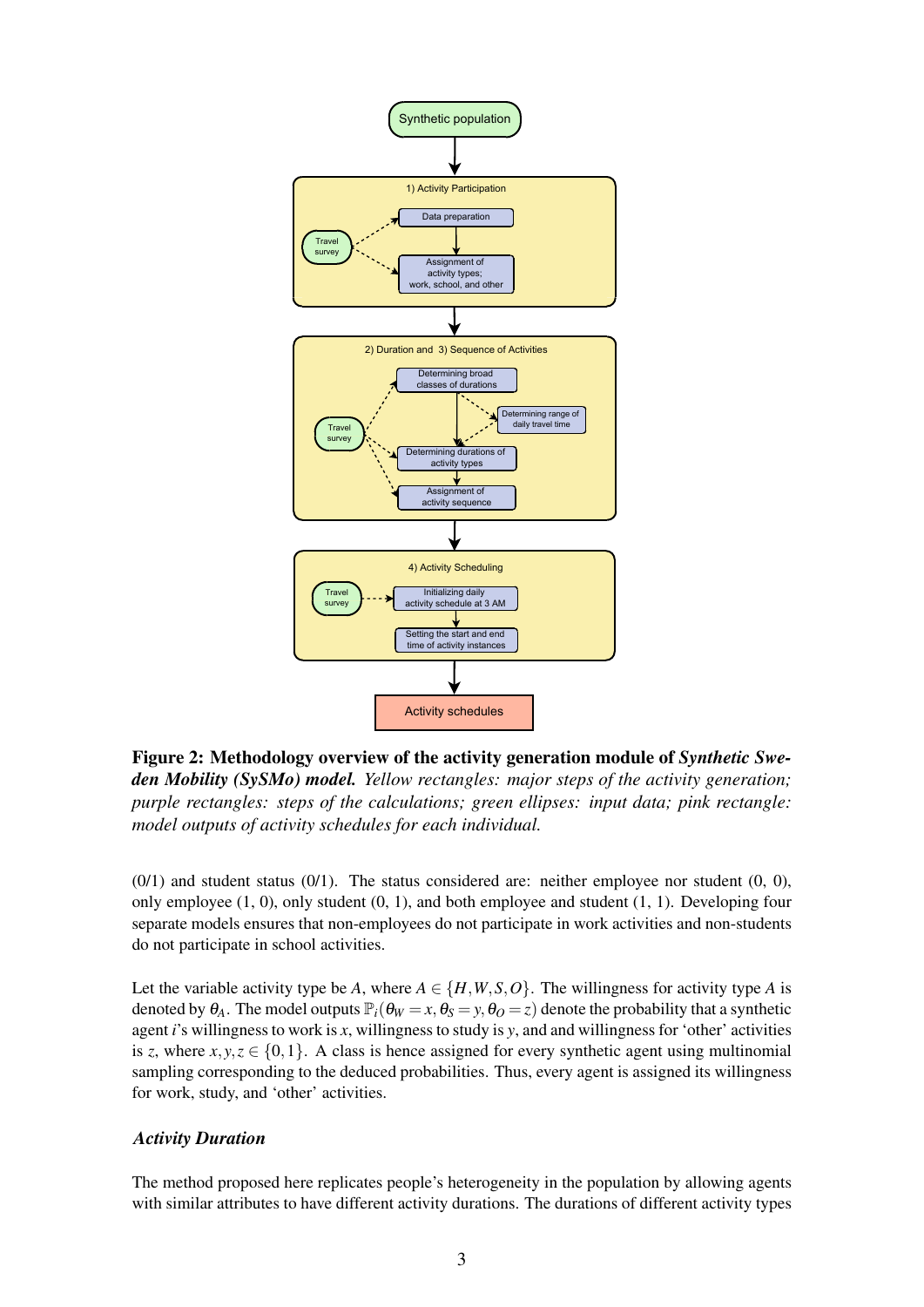are determined using a two-step method. In the first step, we jointly deduce broad duration classes for the different activity types; this enables us to capture the correlation between the durations of the different activity types. Using these broad classes and attributes of individuals, we deduce the overall travel time in a day. In the second step, using the deduced broad classes of durations of all the activity types and the range of daily travel time, we derive precise durations of all the activity types for each agent. The rationale for the two-step method is that if we deduce hourly duration classes for the 4 different activity types while preserving correlations directly (without the two-step method), the number of potential joint classes would be  $\begin{pmatrix} 24 \\ 4 \end{pmatrix}$ 4  $\Big) = 10,626$ . This is an exceedingly high number of classes.

In the first step, broad duration classes classify an individual's total activity time for different activities as low, moderate or high. Since we have 3 broad classes for each of the 4 activity types, the total number of joint classes is  $3<sup>4</sup> = 81$ . Classifiers are trained using socio-economic attributes and employment/studenthood statuses to deduce the joint broad duration class for an agent. We consider different classifiers for different sets of activity participation. Since all individuals are assumed to be involved in home activity, a set of activity types is of the form  ${H} \cup S$ , where  $S \in 2^{\{W,S,O\}} \setminus \{\}.$  Note that we exclude the null set from *S*. The broad duration classes of the activity types are determined using multinomial sampling. To deduce the precise activity durations for an agent, we estimate the range of daily total travel time for that agent using NNC. If the class assigned to an agent is  $(t_{TT}, \overline{t_{TT}})$ , the lower limit of the range of its daily travel time is  $t_{TT}$  and the upper limit is  $\overline{t_{TT}}$ .

In the second step, we determine the precise durations of the different types of activities. The sum of the precise durations of the activity types should be between 24 hours minus the range of the day's total travel time  $(t_{TT}, \overline{t_{TT}}]$ . That is,

<span id="page-3-0"></span>
$$
24 \text{ hours} - \overline{t_{TT}} \le t_H + t_W + t_S + t_O < 24 \text{ hours} - t_{TT} \tag{1}
$$

We model the hourly duration of a given activity type for an agent using NNC. Then, we sample the precise durations of all types of activities such that they collectively satisfy the constraint in Equation [\(1\)](#page-3-0). If the constraint is not satisfied, the activity durations are resampled.

#### *Activity Sequencing*

We assume that individuals with similar socio-economic attributes and activity type durations, would have similar activity sequences. We choose a set of candidate individuals from the travel survey, considering individuals having the same set of willingness for the activity types and having as many similar socio-economic attributes as possible. We use the approach of having daily activity durations as proxy parameters to find the most similar individual among candidates. For a synthetic agent, we choose the individual using the Euclidean distance between their activity durations' tuples  $(t_H, t_W, t_S, t_O)$ . Then, the sequence is directly copied from the individual chosen to the agent.

### *Activity Scheduling*

To generate the activity schedule for each agent in the synthetic population, we assume the day starts and ends at 3 AM. Modeling the start and end times of the 3 AM activity will facilitate to arrange remaining activities during a day using activity sequences and durations, as the head and tail of the sequence would be defined. We first deduce hourly distributions of start and end times of the 3 AM activities, using NNC trained using the travel survey. For the sampling process, we impose a certain constraint:

<span id="page-3-1"></span>
$$
(1 - 2(1 - \hat{f}_{3AM}))t_{A_{3AM}} < D(T_{a_{3AM}}^s, T_{a_{3AM}}^e) < t_{A_{3AM}} \tag{2}
$$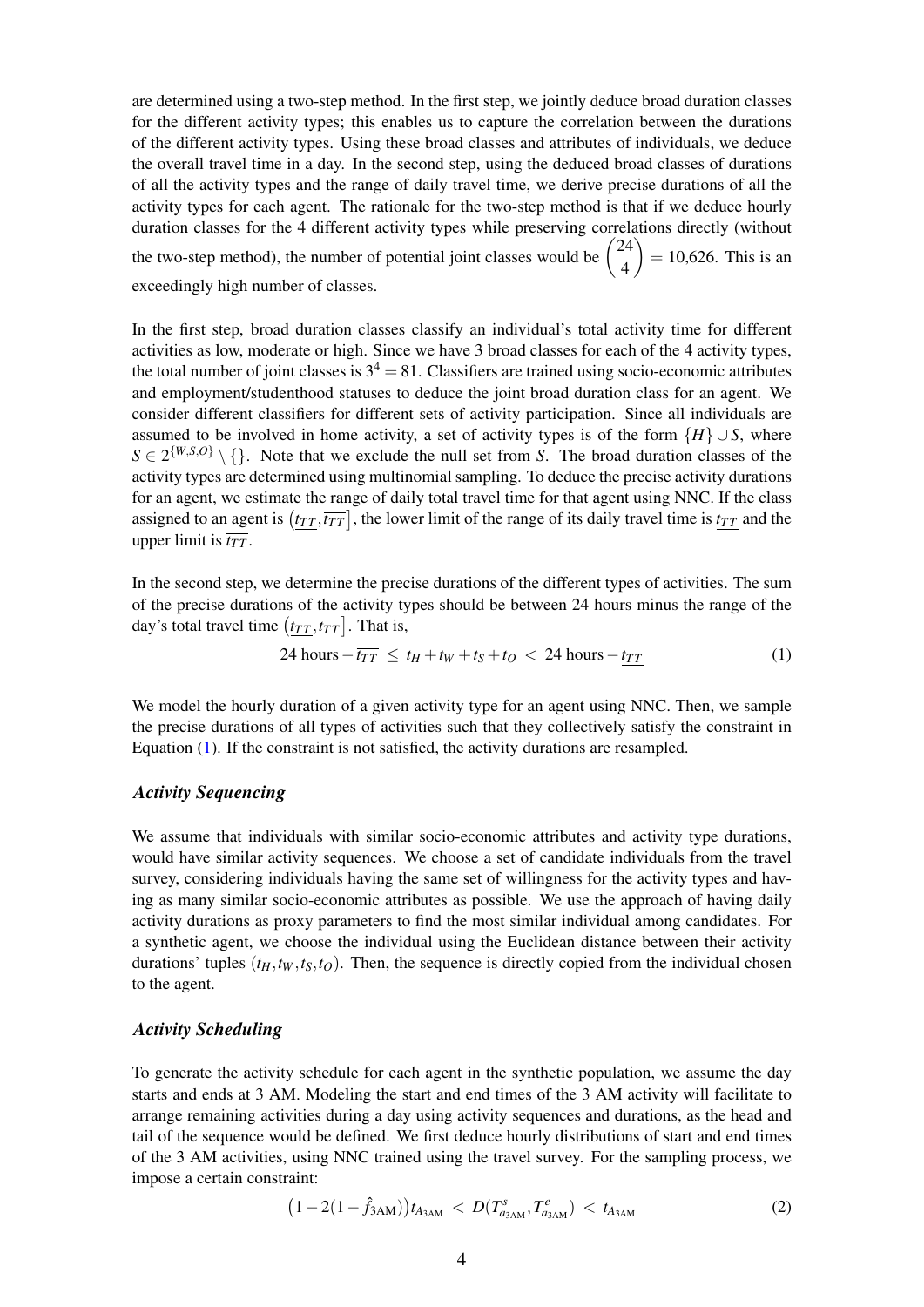where  $t_{A_{3AM}}$ . denote the total duration of the 3 AM activity type  $t_{a_{3AM}}$  is 3 AM activity instance. *f*3AM deduced using neural network regression, represents that the fraction of the total duration of the 3 AM activity type to the duration of the 3 AM activity instance  $(\frac{t_{a_{3AM}}}{t_{A_{3AM}}})$ . We sample the start and end times of the 3 AM activity instance from their corresponding hourly distributions that we deduced earlier such that they satisfy the constraint in Equation [\(2\)](#page-3-1).

To find start and end times of activity instances that are not the 3 AM activity (remaining activities in the sequence), we distribute activities total duration equally among its instances in the sequence,i.e. if an individual goes to work, than other, and then back to work, the two work durations will be of equal length. After computing the daily activity schedules of all the agent, we then distribute the travel times between adjacent activity instances.

# 3. RESULTS AND DISCUSSION

The proposed activity generation modeling framework is applied to the synthetic agents created within the SySMo model. We aim to reproduce heterogeneous daily activity schedules including activity type, start-end time, duration, and sequence for the synthetic population. Below we first show the validation against the Swedish national travel survey, then we illustrate selected results of aggregated activity pattern of agents by activity type.

#### *Validation*

The validation consists of two types: replication validation and in-sample validation. Replication validation reflects how well the ML techniques can perform if it is used again with a new data set. In in-sample validation, studies are conducted showing the similarity of the results with the input data used to construct the model.

We first conduct replication validation by validating the probabilistic ML models using the travel survey as ground truth data. Brier Score (BS) is one of the metrics frequently used to measure the accuracy of probabilistic predictions [\(Brier et al.,](#page-8-9) [1950\)](#page-8-9). However, the results produced by the Brier Score can be very difficult to interpret when the classes are imbalanced. We use stratified cross validation method with the Brier skill score (*BSS*) (For an in-depth explanation, see [\(Dhamal,](#page-8-3) [Tozluoglu, et al.,](#page-8-3) [2022\)](#page-8-3)). BSS gives a score by comparing the BS of the model with BS of a reference measure. The most common formulation of BSS is

$$
BSS = 1 - \frac{BS}{BS_{ref}}\tag{3}
$$

*BSS* gives a value between  $-\infty$  and 1 by comparing the Brier score with a reference measure such as a naive model having the constant probability distribution, that shows densities of classes in the data set, in each instance in the data set. A score of 0 means the model results are identical to a naive model, whereas 1 is the best possible score meaning that predictions are identical to the data compared. A score below 0 means the results are worse than the scores calculated from the naive model. We repeated the calculation for all four models that are used to generate the activity pattern.

For illustration, only scores for the models of participating in work, school, and other activities are reported here (Table [1\)](#page-5-0). Four ML models are created by status (employment  $= 0/1$  and student = 0/1). For each model, BSS scores are calculated for participating in work (W), School (S), and other (O)) activities between the validation data and the prediction data sets. Table [1](#page-5-0) presents BSS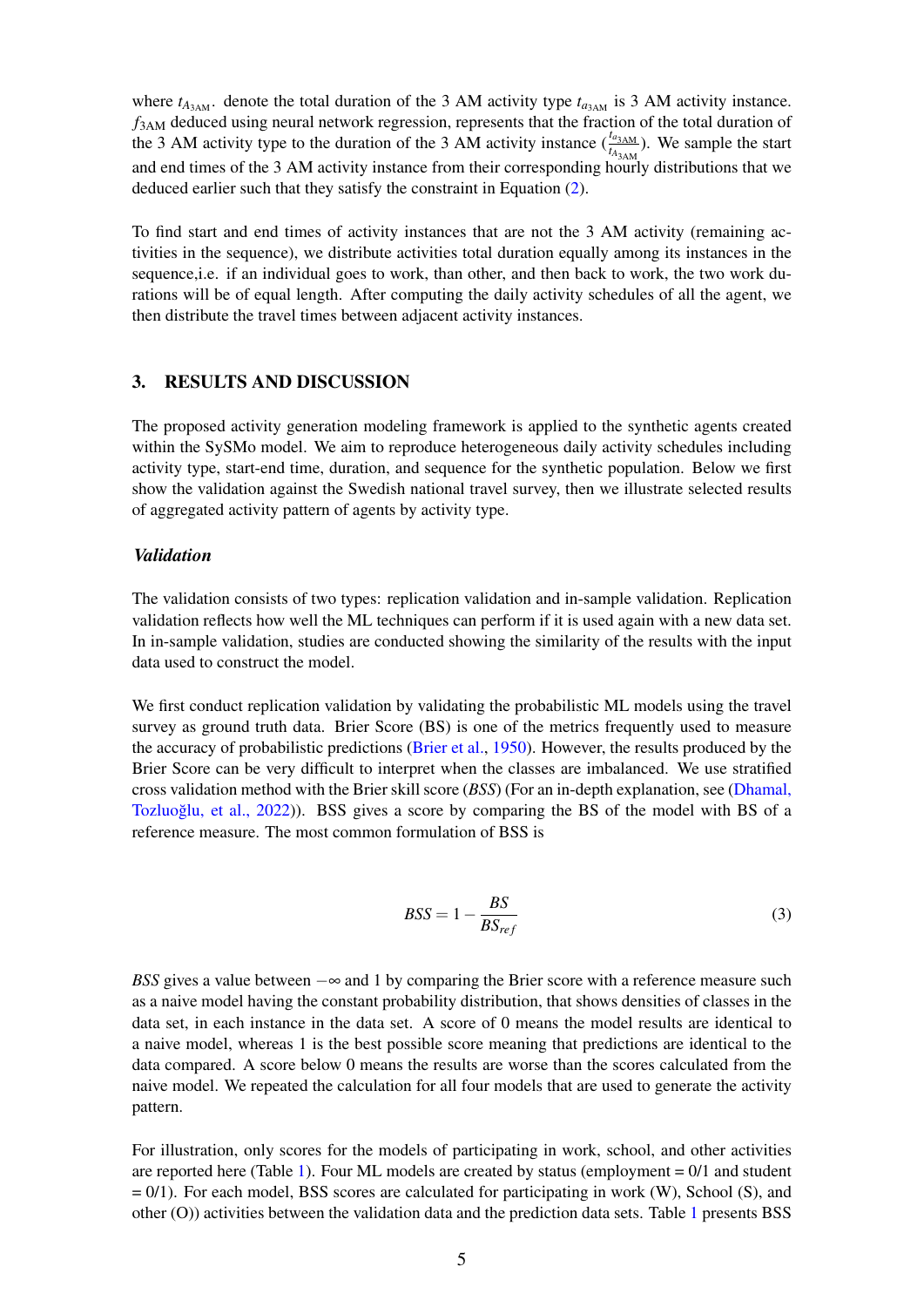scores. All BSS scores are above 0 except the model including only studenthood status as positive  $(E = 0, S = 1)$  which has slightly lower accuracy than the naive model. This may be due to the definition of students being very broad and that these people could have very flexible schedules that are more difficult to model. The average  $BSS = 0.3067$ , and the weighted average BSS by people in each group  $= 0.1320$ .

<span id="page-5-0"></span>Table 1: Brier skill scores for probability of participating in work, school, and other activities by employment (E) and student (S) status. A scores 0 means being identical to the naive model, whereas 1 is the best possible score. A score below 0 means worse scores than the scores calculated from the naive model.

| <i>Status</i>     | Percentage of pop. $(\%)$ | <b>BSS</b> | Standard dev. |
|-------------------|---------------------------|------------|---------------|
| $E = 0, S = 0$    | 21                        | 0.2770     | 0.0307        |
| $E = 0$ , $S = 1$ | 21                        | $-0.0516$  | 0.1764        |
| $E = 1, S = 0$    | 55                        | 0.1020     | 0.0138        |
| $E = 1, S = 1$    |                           | 0.8995     | 0.0041        |

We also compare the results produced by the SySMo model with the travel survey, i.e. in-sample validation. The comparisons of subgroups of the population by agent attributes and activity features are also performed. Below we plot the density histograms of activity durations (Figure [3\)](#page-5-1) by the joint classes (e.g. by activity type and gender), and start-end time for a selected activity (Figure [4\)](#page-6-0) by a single class (e.g. by activity type). For each plot, we calculate the Hellinger distance and Jensen–Shannon (JS) distances to quantify how similar the distributions are. The distances have values in the range [0,1], where 1 means the maximum distance (see (Dhamal, Tozluoğlu, [et al.,](#page-8-3) [2022\)](#page-8-3) for more details). For each instance, when a positive probability is assigned to each class with a probability equal to 0 and vice versa, the score takes the maximum distance 1. E.g.,  $\mathbb{P}_i(\theta_1 = x, \theta_2 = y, \theta_3 = z)$  denote the probability that an instance *i*'s being the  $\theta_1$  is *x*, being the  $\theta_2$ is *y*, and being the  $\theta_3$  is *z*, where  $x, y, z \in \{0, 1\}$ . If  $\mathbb{P}_j = (1, 0, 0)$  and  $\mathbb{P}_k = (0, 0.6, 0.4)$ , the distance between *j* and *k* instances will be 1.

<span id="page-5-1"></span>

Figure 3: Comparison of work activity duration by gender. The left panel shows hours spent at work activity for males and the right panel shows hours spent at work activity for females.

Figure [3](#page-5-1) shows that the Hellinger distance between work activity duration distributions of males is 0.1058, and JS distance is 0.1260. We found the Hellinger distance between work activity duration distributions of females is 0.1245, and JS distance is 0.149.

Figure [4](#page-6-0) shows the end time distribution of 3 AM activity only for those with home activity type. The Hellinger distance is 0.0732, and JS distance is 0.0876 for these distributions. These distance values show that the model generated distributions of both work activity duration and activity start-end time have quite similar shapes as the distributions from the travel survey data. Even in subgroups by agent attributes or activity features, the distributions show similar character to dis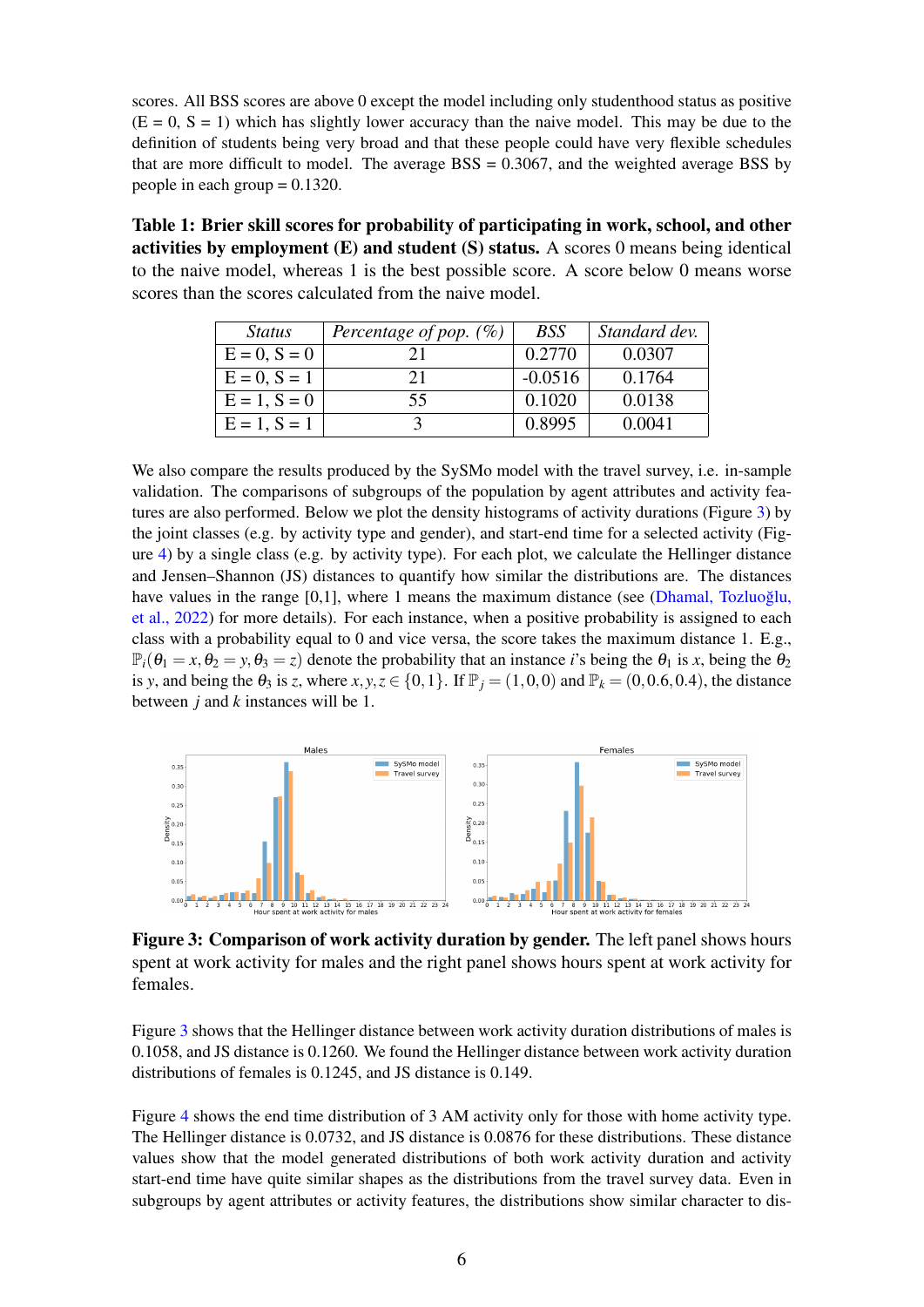<span id="page-6-0"></span>tributions derived from the surveyed population. The comparisons made according to subgroups reveal that the correlation between attributes and activity schedules of individuals is maintained.



# Figure 4: Comparison of 3 AM activity end-time distribution only for those with home activity type.

#### *Results*

The simulated temporal pattern of activities for each agent is one of the main outcomes of the SySMo model. Figure [5](#page-7-0) shows the aggregated activity schedules of agents by type of activity and age group over 24 hours from 00:00 (midnight) to the following day. The y-axis shows the proportion of individuals' participation in each activity type by time of day. By assumption most people are at home from 12 AM (00:00) to 6 AM in all income groups. A significant proportion of the population engages in out-of-home activities after 6 AM and we can assume that travel demand increases in parallel with this.

Individuals in the no-income group mostly prefer to engage in the other activity type and school activities during day times. The most participation in school activities is observed in this group. Individuals in the low-income group mostly participate in the other activity type, participation in school or work activities remain at a low level. The proportion of participating in the work activity type increase with income level and the highest participation is seen in the upper-middle and highincome groups. Since it is possible to do more than one activity in an hour, the total number of people engaged in activities may be more than the total of the population.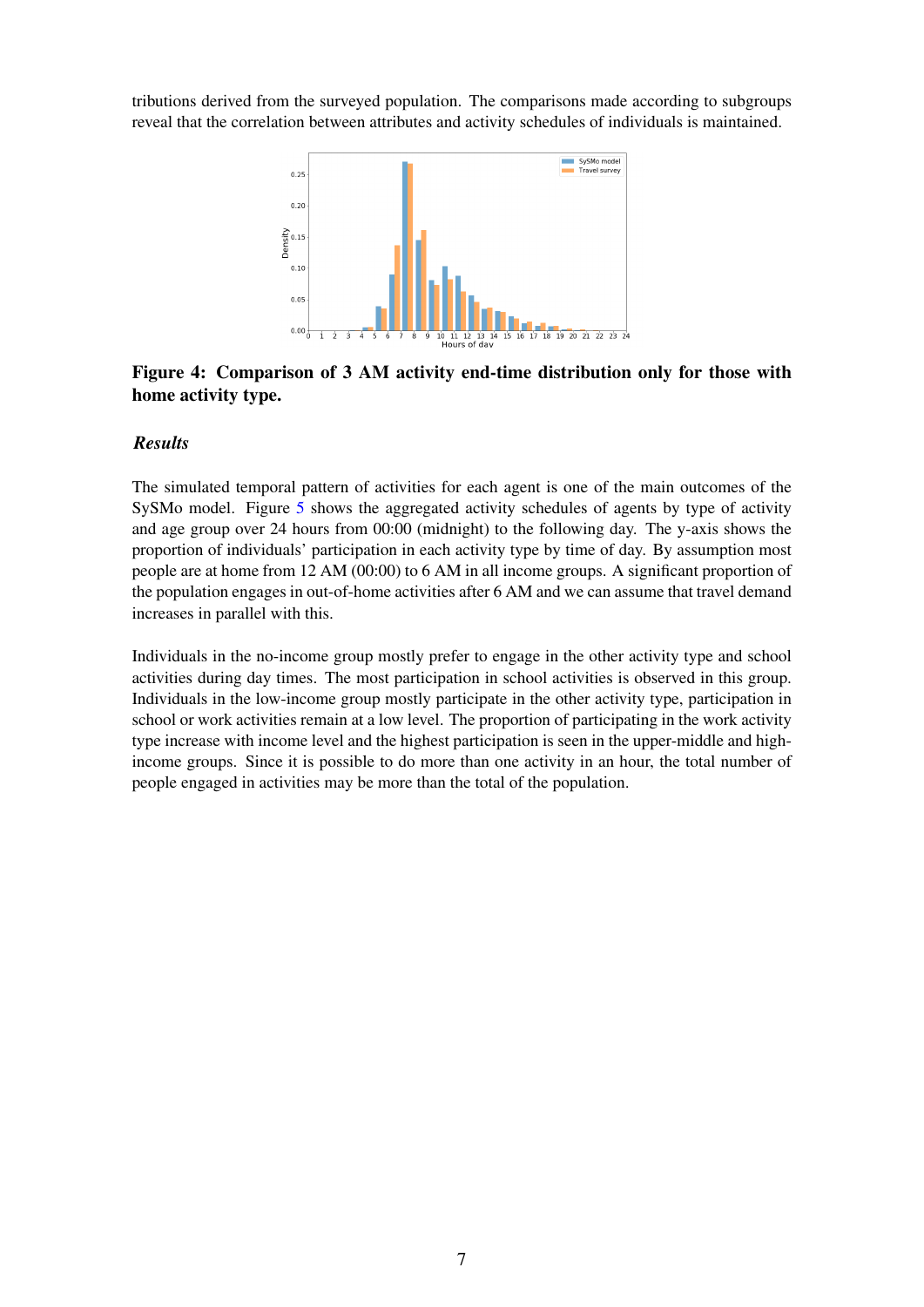<span id="page-7-0"></span>

Figure 5: Aggregated activity pattern of the synthetic agents by activity type and income group. (a): no income group (23 percent of the population), (b) low income group (19 percent of the population), (c) lower-middle income group (20 percent of the population), (d) lower-middle income group (19 percent of the population), (e) high income group (19 percent of the population).

# 4. CONCLUSIONS

The daily activity generation module plays a crucial role toward creating a realistic mobility pattern. Most previous studies have created homogeneous activity patterns for each sub-population. Here we propose a model that preserves the complex patterns of generating daily activity schedules, while maintaining the correlation between attributes (e.g. gender, and income group) and activity schedules of individuals.

We conduct two types of validation: replication validation and in-sample validation. The results of the comparisons show that the activity schedules generated from the model replicate the Swedish population reasonably well. The result shows that ML is an useful tool to predict travel behavior of individuals.

In this paper, artificial neural network approach in ML is used to model the complexity of the activity patterns within a synthetic population. We haven't examined other ML approaches in